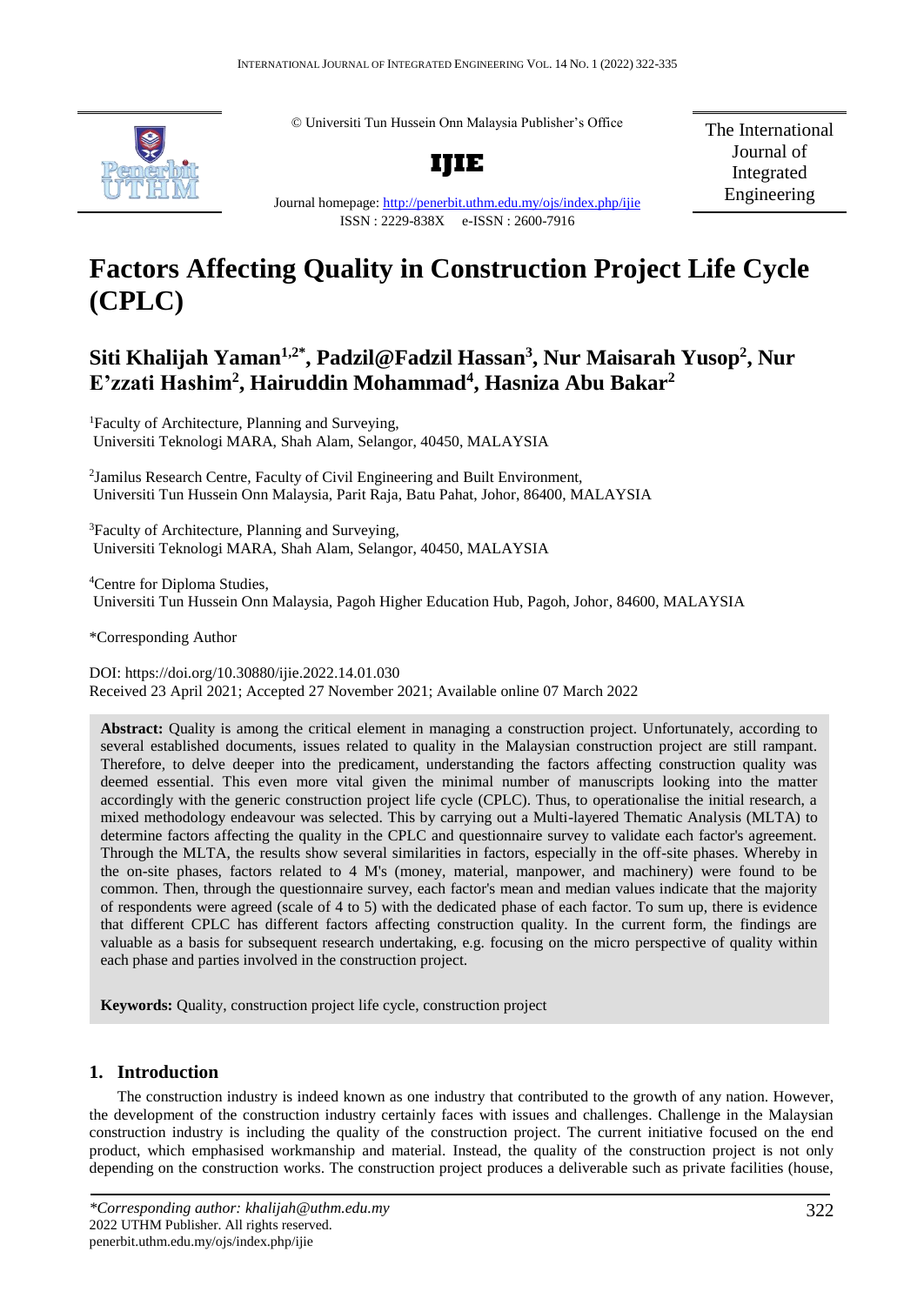office or shops building), public facilities (highway, bridges, dams, etc.), service facilities (medical centre, educational campuses or rail station), high-rise towers and infrastructure. The deliverables of a construction project result from the process involved and resources used in the construction project development [1], [2]. Thus, quality of construction shall include the process starting from the client's initiation of project needs and physical development by contractors until the project is handing over the project back to the client. During each process in the CPLC, various resources are involved includes the responsibility of each personnel over different things that affect quality.

The paper aims to classify the factors affecting construction quality in CPLC. The paper focused on the traditional procurement method. In line with the aim, the objectives are to identify the factors affecting quality in CPLC and to validate each factor's agreement in the dedicated phase of CPLC. Therefore, the following sections encompass the overall views of the research, methodology, and finally, the paper's results. Inline, part of the research is used to develop the model on learning construction quality for building works.

#### **1.1 Overview of the Malaysian Construction Industry**

Generally, the construction industry involves various activities and resources in a project life cycle for producing buildings or any structures in the built environment [3]. Referring to the Department of Statistics Malaysia's (DOSM) classification, the construction industry is described as either new work, repair work, addition or alteration for building construction works, civil engineering works, or specialised construction works [4]. Meanwhile, the Construction Industry Development Board (CIDB) Malaysia stated the construction industry as any construction tasks, including design, manufacturing, technology, material, and quality of construction works [5]. Thus, the construction industry seems to relate with the economic activity from producing a construction material and building component, providing a professional service such as design, project management and building investigation. Other than that, the construction industry equipped with trading and renting of construction equipment and machinery and executing the physical work on site. With various activities involved in the construction industry, the construction industry's impact in a country's economy is undeniable. Although the contribution of the construction industry in Gross Domestic Product (GDP) averagely around 3% to 5%, the impact through forward and backward linkage to other industry support the economy improvement [6]–[8].

Considering the construction industry is important for the nation development, fulfilling client (public or private entity) satisfaction in term of time, cost, quality, scope, resources, and safety is crucial[6], [9]–[11]. Thus, the Construction Industry Development Board (CIDB) introduce Construction Industry Master Plan 2006-2015 (CIMP) followed by Construction Industry Transformation Programme 2016-2020 (CITP) [12]. CIDB sets a plan to strengthen the construction industry's image through several initiatives laid in CIMP and CITP. The initiative related to the quality of construction in CIMP and CITP includes a publication of national standard named Construction Industry Standard (CIS) 7: 2014 (Quality Assessment System for Building Construction Works-QLASSIC), the development of Malaysia Standards for manufacturing of building materials, and raising a quality culture in construction industry.

Unfortunately, the initiative appears ineffective as recurring quality issues in Malaysian construction project [13]– [16]. Consecutive Malaysia's Auditor-General Report 2015 to 2018 reported repetitive issues in the quality of construction project. The issues reported are poor workmanship, defects in facilities, work does not meet specifications, facilities unable to function accordingly, and low-quality material used in the construction [17]–[19]. The issues have caused a recurring bad reputation of the construction industry and parties involved in it.

#### **1.2 Quality in Construction Project**

Quality in a construction project has started during the Mesopotamia era where the builder should be responsible for their construction. The builders will face the death penalty if their building collapsed or cause death to the occupants. Starting from that, in 1000 B.C, the Greeks start quality control to construct their temples. Further, the Romans expanding quality by standardised the process for any of their development [20]. The early history then continued with the artisan involvement (the guilds) starting from the 5th century. The artisan (the guilds) take their responsibility extensively on quality control by carried out the inspections and audits [20], [21]. This era was a starting point of quality inspection, followed by quality control, quality assurance, and total quality management (TQM). Concepts of TQM is widely used in the manufacturing industry and further used in construction.

There is no specific definition of quality in a construction project. Previous research always defines quality according to the concept by quality gurus. To name a few, quality is always related with Juran et al. [22] where he defines quality as "features of products which meet customer need thereby provide customer satisfaction and freedom from deficiencies". Other than that, Feigenbaum [21] described quality as "the total composite product and service characteristics of marketing, engineering, manufacturer, and maintenance through which the product and service in use will meet the expectations of the customer". Meanwhile, Crosby [23] defines quality as "conformance to requirements".

Additionally, the Chartered Institute of Building (CIOB) stated no standard definition of quality in construction. It is subjective and viewed from a different perspective of parties involved in construction [24]. It is supported by CIDB, which says quality is subjective and difficult to quantify. However, it is an important parameter in construction alongside time and cost [25]. However, quite a few research in construction generally defines quality as satisfying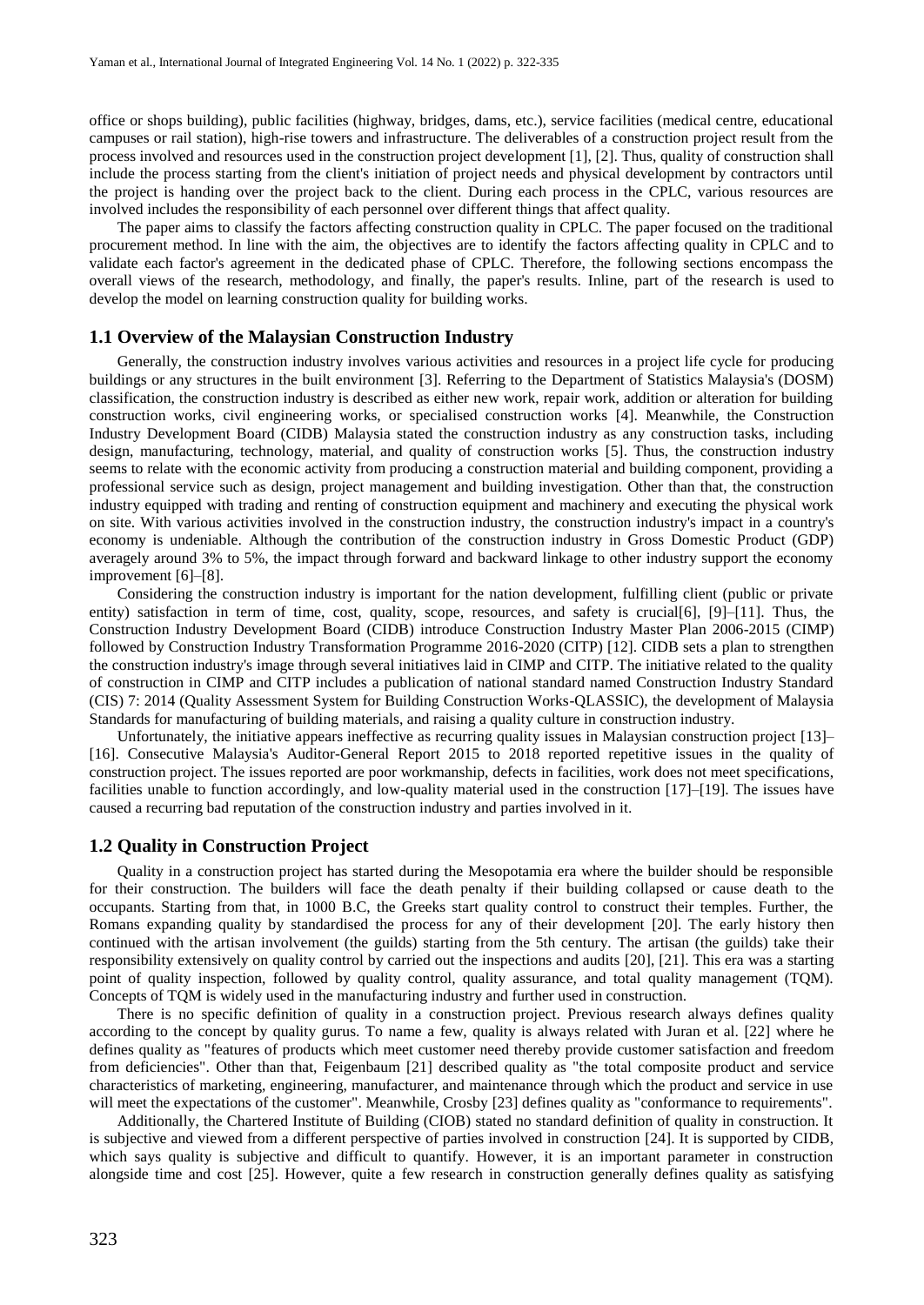customer satisfaction, fulfil the customer requirements, meeting the legal, aesthetic and functional needs of a project, conformance to specifications, and fitness for use [26]–[30]. Additionally, in the construction industry, quality can be defined as meeting the owner's requirements (client), design team, contractor, and regulatory agencies [31]. Each party involved has its requirement on quality depends on their roles in the construction project.

Hence, in this research, quality in a construction project can be concluded as achieving a degree of excellence, with complying to standards, specifications and requirement of construction project determined by customer, design team, related agencies and contractor to ensure the project is value for money, fitness for use and effective in achieving organisational goals.

## **1.3 Construction Project Life Cycle (CPLC)**

In the Malaysian construction industry, the common procurement method is traditional and design and build (D&B). The traditional procurement method widely used since it allows the contractors to compete competitively and develop the economy [32]. There are three (3) parties involved in the traditional procurement method: client, consultant, and contractor. The traditional procurement method has a separate phase with an exact function in each phase. Table 1 shows the phase of a construction project according to several past researchers. Previous research shows there are several phases of the project life cycle for the traditional procurement method. However, four (4) phases (planning, design, tender and construction) with a higher frequency is used in the paper as a guide for the construction project life cycle (CPLC). In CPLC, the overall activities can be divided into off-site and on-site, as shown in Fig. 1.

| <b>Phase</b>              | [33] | [34] | [35] | $\left[35\right]$ | [36] | $[37]$ | [14] | [11] |
|---------------------------|------|------|------|-------------------|------|--------|------|------|
| Initiation                |      |      |      | X                 |      |        |      |      |
| Inspection                |      | X    |      |                   |      |        | X    |      |
| Planning                  | X    |      | X    | X                 | X    | X      |      | X    |
| Design                    | X    | X    | X    |                   |      | X      | X    | X    |
| Tender                    |      | X    |      |                   | X    |        | X    | X    |
| Construction              | X    | X    | X    | X                 | X    | X      |      | X    |
| Closing                   |      |      |      | X                 | X    |        | X    |      |
| Operation and maintenance |      |      | X    |                   |      |        |      |      |

**Table 1: Summary of phase in construction project life cycle according to several researchers.**

The construction project starts with the planning phase, where the client initially guides it. Generally, the planning phase is where project scope, purpose, objective, resources, deliverables, time, and cost estimation is determined [34], [35]. Besides that, during the planning stage, consultants are appointed. The team was brief on the project development, developed a work program, identified the alternatives available for the project, site investigation, preliminary drawing and cost estimation, project funding and selection of site [38].

In the design phase, consultants appointed will develop a schematic design as a preliminary design graphic presentation. Once the consultant and client approved the schematic design, the consultant will finalise the drawing and prepare for the tender document. The consultants are responsible for the detailed drawing and the written document containing legal requirements, material specifications, project conditions, technical specifications, and other documents related to selecting contractors [35], [38].

The tender stage is the process of selecting a contractor for the project. In the early stage, the client should decide the tendering method, contractor criteria, duration of tender, and the managing team for the tendering process. On the contractor side, they have to consider few factors, either to accept the tender invitation or not. Once the communities for selecting qualified contractor has their result, the client will notify a successful contractor by using Letter of Intent (LI) for their preparation to start the project [38], [39].

Then, the construction phase is where the physical activities of work performed by the contractor. During this stage, consultants are responsible for monitoring the project, and the client will usually pay the contractor on a monthly basis. The construction phase is the most critical phase where the management of resources, communication, and documentation is crucial [38]. The contractor needs to ensure the project meets the quality, time, and cost as declared in the document contract [11]. Finally, when the project completed, the contractor will hand over the project back to the client.

In conclusion, each phase in the construction project life cycle has activities to perform. Furthermore, it includes the involvement of different resources. To achieve overall quality in a construction project, each activity in every phase requires quality management. Thus, it was clear that each phase may present different factors in achieving quality.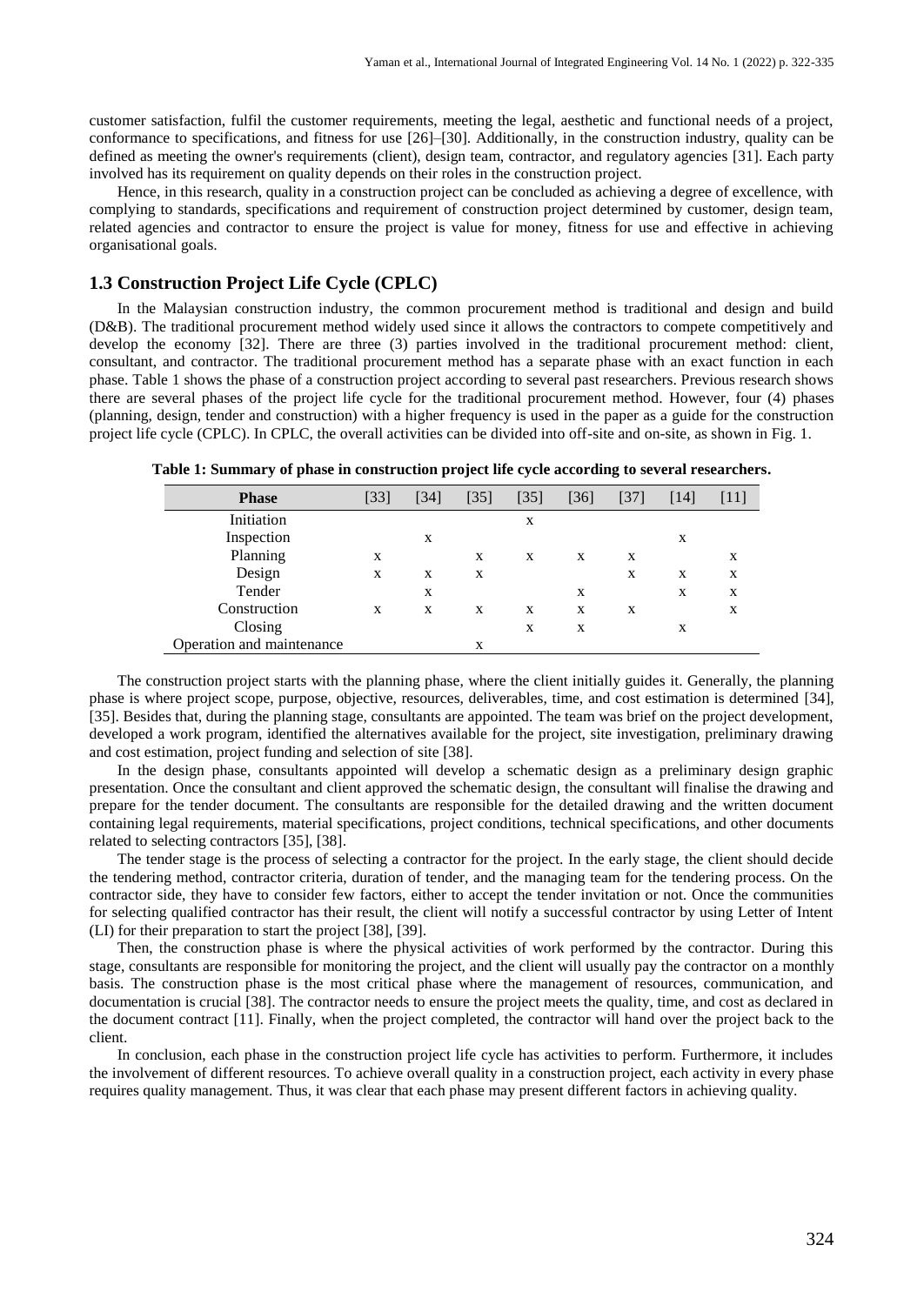

**Fig. 1- The overall CPLC in traditional construction [11]**

#### **2. Methodology**

The paper employed a mixed methodology comprising the document analysis and questionnaire survey, respectively. The methodology was guided mainly by [40] and other researchers, as cited throughout the paper.

#### **2.1 Literature Analysis**

Generally, the construction industry involves various activities and resources in a project life cycle for producing buildings. In identifying the factors affecting quality in the CPLC, the literature analysis is constructed by referring to [40]. Further, to ensure the reliability of document analysis, the paper uses a multi-layered thematic process (MLT), where three (3) layers were prepared to ensure the factors listed are within the scope of objectives (see Fig. 2)  $[41]$ – [44]. Layers in Figure 2 used to sieve the past researchers' document in identifying the factors affecting quality in CPLC. In short, Layer 1 used to ensure the analysis are focusing on quality in construction projects as a theme. Subsequently, Layer 2 identified that each document discussed factors affecting quality in the construction project. Within these former two layers, any document that did not fulfil the layers' requirement will be disqualified. Moving on to the final layer (i.e., Layer 3), this will become a layer to sentimentalised factors into predetermined clusters (as according to the CPLC). Thus, any factors beyond the phase in CPLC will be ignored.

The list of factors affecting quality in the phase of construction project life cycle was gathered from several past research [13], [14], [29], [45]–[47]. The authors used a matrix table to organise the factors. Further, the table of factors in each phase of the CPLC (

Table *2* to Table 5) was developed. The factors are categorised into its phase by referring to the previous publications and the activities involved in each phase in the construction project life cycle.

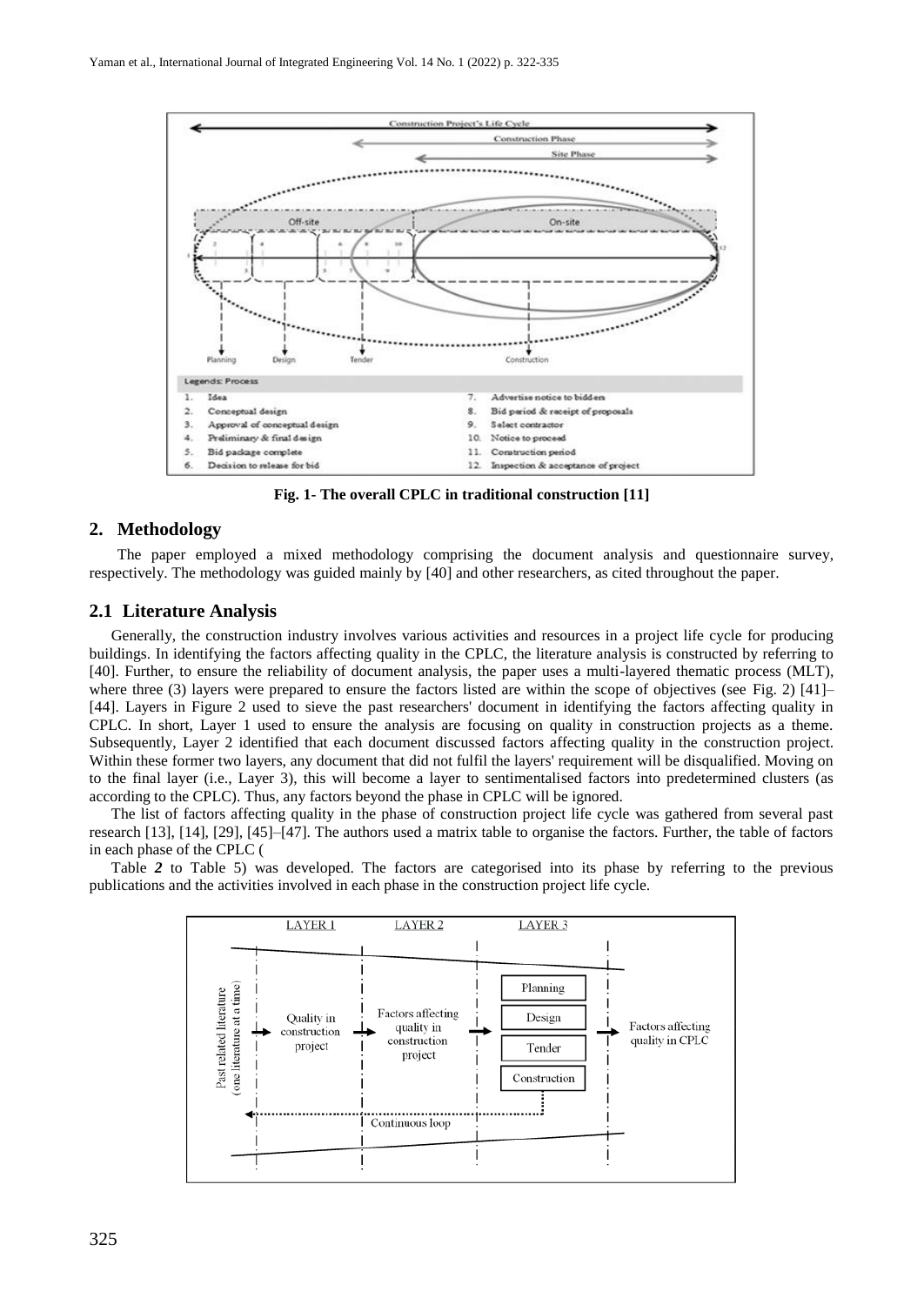#### **Fig. 2- Multi-layered thematic process**

## **2.2 Questionnaire Survey**

The purpose of the questionnaire survey is to validate the agreement on allocation of factors in each phase of the construction project life cycle from related construction practitioners by using five (5) Likert-scale, that is (1) Strongly Disagree, (2) Disagree, (3) Somewhat Agree, (4) Agree, and (5) Strongly Agree. Following the previous discussion in Sub Chapter - CPLC, the questionnaire was developed into two different sets. Set A dedicated to an off-site phase where the distribution of the questionnaire is to the main parties in the off-site phase, which are the client (public and private company), architects, and consultants [38], [48].

Meanwhile, Set B devoted to the contractor as its main character in physical activities at the construction site, whereas the role of client, architect and consultants is more towards supervising and inspecting the construction work [38], [48]. The questionnaire was distributed in Johor, Malaysia. Since the data collection is implemented during the 1st Movement Control Order (MCO) and Conditional Movement Control Order (CMCO) in Malaysia due to Covid-19, the questionnaires were distributed using e-mail and WhatsApp Message to the respondents in the form of online version (Google Form).

Then, SPSS software is used to facilitate the analyses and results of this study. Firstly, the reliability value is calculated using Cronbach's Coefficient Alpha  $(\alpha)$ , which commonly used to estimate the internal consistency of a set of items [49]. Meanwhile, median values used as it was appropriate to determine the more accurate scale towards respondents' agreement on factors affecting quality in the construction phase.

## **3. Result and Discussion**

This chapter is devoted to highlighting the paper's collection of data, analysis, and results afterwards. Accordingly, the arrangement of the subchapter is made with close proximity to the previous chapter's layout.

## **3.1 First Objectives: Identify the Factors Affecting Quality in CPLC**

Through multi-layered thematic analysis, related document from [13], [14], [53]–[57], [26], [29], [45]–[47], [50]– [52] was analysed, and a list of factors affecting quality in CPLC was documented as

Table *2* to Table 5. All items were grouped into each related phase in the construction project.

| Num. | <b>Factors Affecting Quality</b> | $[46]$ | $[50]$ | $\overline{47}$ | $\overline{51}$ | $[13]$ | $[52]$ | $[26]$ | $[53]$ | $[54]$      | $[55]$ | [14] | $[56]$       | $[45]$ | [29] | [57] | Frequency   |
|------|----------------------------------|--------|--------|-----------------|-----------------|--------|--------|--------|--------|-------------|--------|------|--------------|--------|------|------|-------------|
|      | Attitude                         |        |        |                 |                 |        |        | X      |        |             | X      |      |              |        |      |      | 2           |
|      | Cash flow project                |        | X      |                 |                 |        |        |        |        |             |        |      |              |        |      |      |             |
| 3    | Client requirements              |        |        |                 |                 |        |        |        |        |             |        |      | $\mathbf{x}$ |        |      |      |             |
| 4    | Conflict of interest             |        |        |                 |                 |        |        |        |        |             |        |      |              | X      |      |      |             |
| 5.   | Decision-making process          |        |        |                 |                 |        |        |        |        | $\mathbf X$ | X      |      | X            |        |      |      | 3           |
| 6    | Information                      |        | X      |                 |                 |        |        |        |        |             |        |      |              |        |      |      |             |
|      | Owner decisions                  |        |        |                 |                 |        |        |        |        |             | X      |      |              |        |      |      |             |
| 8    | Owner/client competency          |        |        | X               |                 |        |        |        |        |             |        |      |              |        |      |      |             |
| 9    | Planning                         |        |        |                 |                 |        |        |        |        | X           | X      | X    |              | X      |      |      | 4           |
| 10   | Price fluctuation                |        |        |                 |                 |        |        |        |        | $\mathbf X$ |        |      |              |        |      |      | 1           |
| 11   | Project funding                  |        | X      | X               |                 |        |        | X      |        |             |        |      |              |        |      |      | 3           |
| 12   | Research and                     |        |        |                 | X               |        |        |        |        |             |        |      |              |        |      |      |             |
|      | development                      |        |        |                 |                 |        |        |        |        |             |        |      |              |        |      |      |             |
| 13   | Short term objectives            |        |        |                 |                 |        |        |        |        | X           | X      |      |              |        |      |      | 2           |
| 14   | Teamwork                         |        |        | X               |                 |        | X      |        |        |             |        |      |              |        |      |      | $\mathbf 2$ |

| Table 2 - Factors affecting quality in planning phase |  |
|-------------------------------------------------------|--|
|-------------------------------------------------------|--|

|   |                                  | Table 5 - Factors affecting quality in design phase. |                               |  |   |  |   |  |  |   |
|---|----------------------------------|------------------------------------------------------|-------------------------------|--|---|--|---|--|--|---|
| Ξ | <b>Factors Affecting Quality</b> |                                                      | E S E E E S S S S E S E S S S |  |   |  |   |  |  | Ē |
|   | Attitude                         |                                                      |                               |  | л |  | X |  |  |   |
|   | Authority approval               |                                                      |                               |  |   |  |   |  |  |   |
|   | Cash flow project                |                                                      |                               |  |   |  |   |  |  |   |

**Table 3 - Factors affecting quality in design phase.**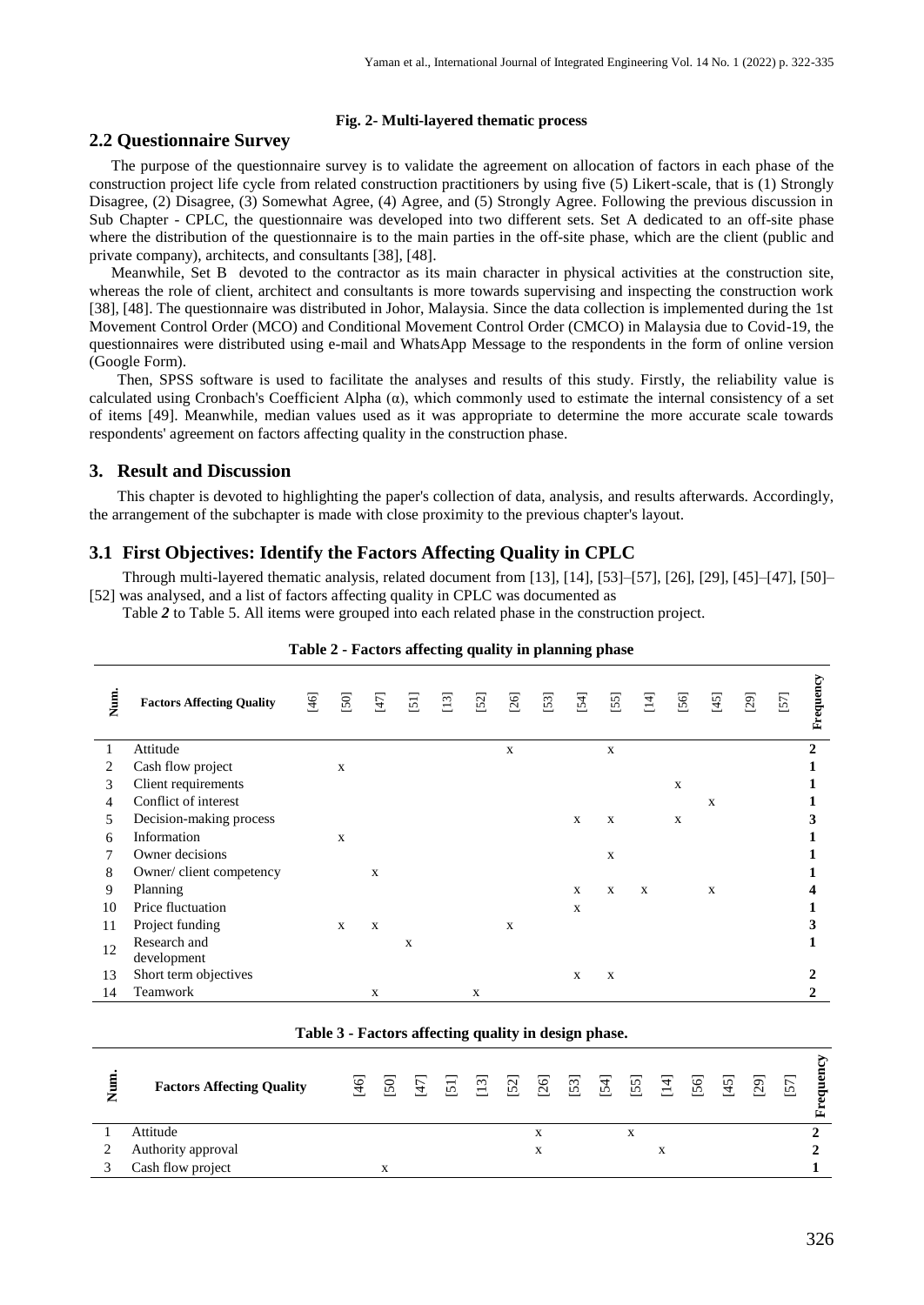| 4  | Construction costs control         |   |   |   |   |   | X |   |   |   |  |
|----|------------------------------------|---|---|---|---|---|---|---|---|---|--|
|    | Design complexity                  | л |   | X |   |   |   |   |   |   |  |
| O  | Design error                       |   |   |   |   |   |   | X | X |   |  |
|    | Drawing and specifications         |   | X |   |   | л |   | X |   |   |  |
| 8  | Estimation in design               |   |   |   |   |   |   |   |   | х |  |
|    | Quality/ design codes and standard |   |   |   | л |   |   |   |   |   |  |
| 10 | Rules and regulations              |   |   |   |   | л |   |   |   |   |  |
|    | Stakeholder role                   |   |   |   |   |   |   |   |   |   |  |
|    | Teamwork                           |   |   |   |   |   |   |   |   |   |  |

## **Table 4 - Factors affecting quality in tender phase**

| Num. | <b>Factors Affecting Quality</b> | $\overline{9}$ | [50] | $\overline{47}$ | $\Xi$ | [13] | 52          | [26]         | [53] | 54           | $[55]$       | $\Xi$ | [56]        | $\overline{5}$ | $^{29}$ | 57 | Frequency    |
|------|----------------------------------|----------------|------|-----------------|-------|------|-------------|--------------|------|--------------|--------------|-------|-------------|----------------|---------|----|--------------|
|      | Attitude                         |                |      |                 |       |      |             | $\mathbf X$  |      |              | X            |       |             |                |         |    | $\mathbf{2}$ |
| 2    | Cash flow project                |                | X    |                 |       |      |             |              |      |              |              |       |             |                |         |    |              |
| 3    | Communication                    |                |      |                 |       |      |             | $\mathbf{X}$ |      | X            | X            |       |             |                |         |    | 3            |
| 4    | Contract document                |                |      |                 |       |      |             |              | X    | $\mathbf X$  |              |       |             | X              |         |    | 3            |
| 5.   | Contract duration                |                |      |                 |       |      |             |              |      |              |              |       | X           |                |         |    |              |
| 6    | Contract price                   |                |      |                 |       |      |             |              |      |              | X            | X     | X           |                |         |    | 3            |
|      | Contractor appointment           |                |      |                 |       |      |             |              |      |              |              | X     |             |                |         |    |              |
| 8    | Corruption                       |                |      |                 |       |      |             |              |      |              |              |       | $\mathbf X$ |                |         |    |              |
| 9    | Decision-making process          |                |      |                 |       |      |             |              |      | $\mathbf{x}$ | $\mathbf{x}$ |       | X           |                |         |    | 3            |
| 10   | Owner decisions                  |                |      |                 |       |      |             |              |      |              | X            |       |             |                |         |    |              |
| 11   | Price fluctuation                |                |      |                 |       |      |             |              |      | X            |              |       |             |                |         |    |              |
| 12   | Project information and          |                |      | X               |       |      |             | X            |      |              |              |       |             |                |         |    | 2            |
|      | specifications                   |                |      |                 |       |      |             |              |      |              |              |       |             |                |         |    |              |
| 13   | Teamwork                         |                |      | X               |       |      | $\mathbf X$ |              |      |              |              |       |             |                |         |    | $\mathbf{2}$ |
| 14   | Tendering procedure              |                |      |                 |       |      |             |              |      |              |              | X     | X           |                |         |    |              |

## **Table 5 - Factors affecting quality in construction phase**

| Num. | <b>Factors Affecting</b><br>Quality   | $[46]$ | [50] | $\overline{47}$ | $\overline{5}$ | $\Xi$       | [52] | [26] | $[53]$ | $[54]$       | [55] | $\overline{14}$ | $[56]$       | [45]         | [29]        | 57           | Frequency |
|------|---------------------------------------|--------|------|-----------------|----------------|-------------|------|------|--------|--------------|------|-----------------|--------------|--------------|-------------|--------------|-----------|
| 1    | Communication                         |        |      |                 |                | $\mathbf X$ |      |      |        | $\mathbf X$  |      |                 | $\mathbf X$  | $\mathbf X$  | $\mathbf X$ |              | 5         |
| 2    | Competency of contractor              |        |      |                 |                |             |      |      |        | $\mathbf x$  |      | $\mathbf X$     |              |              |             |              | 2         |
| 3    | Construction equipment<br>and methods |        |      |                 |                |             |      |      |        | X            |      |                 | $\mathbf X$  |              | $\mathbf X$ |              | 3         |
| 4    | Construction process                  |        |      |                 |                | $\mathbf X$ |      |      |        | $\mathbf X$  |      |                 |              | $\mathbf x$  | $\mathbf X$ |              | 4         |
| 5    | Contractor financial                  |        |      | $\mathbf{X}$    |                |             |      |      |        |              |      |                 |              | $\mathbf x$  |             | $\mathbf x$  | 3         |
| 6    | Contractor's progress                 |        |      |                 |                |             |      |      |        | $\mathbf{x}$ |      | $\mathbf x$     |              |              |             |              | 2         |
| 7    | Cost                                  |        |      |                 |                |             |      |      |        | X            |      |                 |              | $\mathbf x$  | $\mathbf X$ | $\mathbf{x}$ | 4         |
| 8    | Decision-making process               |        |      |                 |                |             |      |      |        | $\mathbf{x}$ |      | $\mathbf{X}$    |              | $\mathbf x$  |             |              | 3         |
| 9    | Design changes                        |        |      |                 |                |             |      |      |        |              |      | $\mathbf{X}$    |              |              | $\mathbf X$ |              | 2         |
| 10   | Document contract<br>specifications   |        |      |                 |                |             |      |      |        |              |      | $\mathbf{X}$    |              |              |             |              | 1         |
| 11   | Labour adequacy                       |        |      |                 |                |             |      |      |        |              |      |                 |              | $\mathbf x$  |             |              | 1         |
| 12   | Labour productivity                   |        |      | $\mathbf X$     |                |             |      |      |        |              |      | X               | X            | $\mathbf x$  |             |              | 4         |
| 13   | Labour skills                         |        |      |                 |                |             |      |      |        |              |      | $\mathbf X$     |              | $\mathbf X$  |             |              | 3         |
| 14   | Labour competency                     |        |      | $\mathbf X$     |                |             |      |      |        |              |      | $\mathbf{X}$    |              | $\mathbf x$  |             |              | 3         |
| 15   | Machinery cost                        |        |      |                 |                |             |      |      |        |              |      |                 |              | $\mathbf X$  |             |              | 1         |
| 16   | Management commitment                 |        |      |                 |                | $\mathbf X$ |      |      |        |              |      | $\mathbf x$     |              | $\mathbf x$  | $\mathbf X$ |              | 4         |
| 17   | Material delivery                     |        |      |                 |                |             |      |      |        | X            |      | $\mathbf X$     | $\mathbf{X}$ | $\mathbf{x}$ | $\mathbf X$ |              | 5         |
| 18   | Material quality                      |        |      | $\mathbf X$     |                | $\mathbf X$ |      |      |        | X            |      | X               | X            |              |             |              | 5         |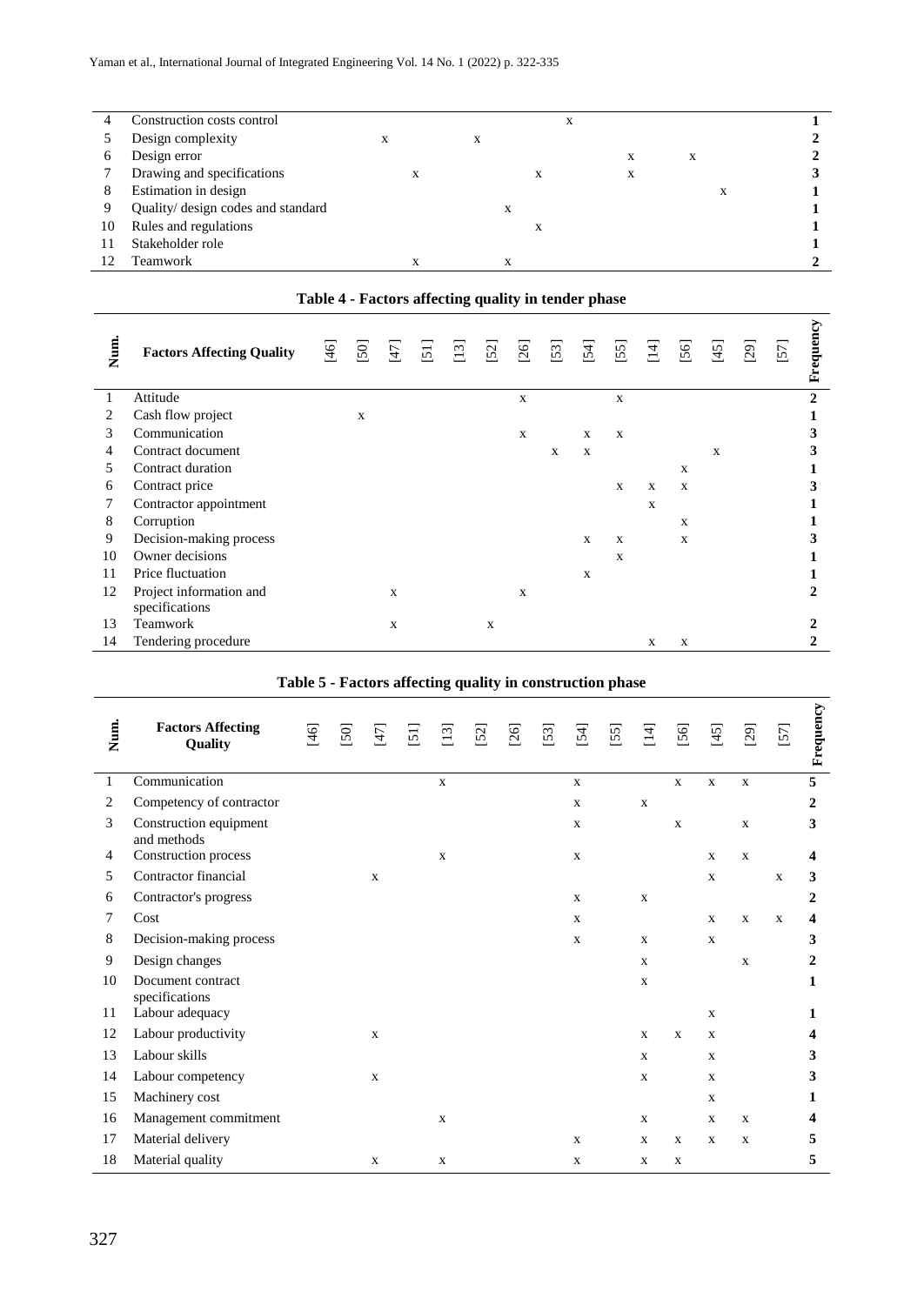| 19 | Materials and machinery |   | X | X | X | X | X |   | 5 |
|----|-------------------------|---|---|---|---|---|---|---|---|
| 20 | Nature of construction  | X | X | X | X |   | X |   |   |
| 21 | Order changes           |   |   | X |   |   |   |   |   |
| 22 | Overtime                |   |   |   |   | X |   |   |   |
| 23 | Payment                 |   | X | X | X | X | X | X | 6 |
| 24 | Safety policies         |   |   |   |   |   |   | X |   |
| 25 | Site management and     |   | X |   |   |   |   |   |   |
|    | supervision             |   |   |   |   |   |   |   |   |
| 26 | Subcontractors          |   | X |   |   | X |   |   |   |
|    | Time                    | X | X |   | X |   |   | X |   |
|    |                         |   |   |   |   |   |   |   |   |

During the planning stage, the owner's role is important in achieving the construction project's quality. The owner is responsible for making decisions, identifying the project's objectives, providing information, determining project requirements, and providing funding to determine quality in the construction project. In the design stage, where consultants have a bigger role, a factor related to document tender preparation is mostly affecting the quality. Besides late approval from authority, the complexity of the design, and misunderstanding of guidance (design codes and standard/ rules and regulation), late issuance of construction drawing also may lead to the factors affecting quality in a construction project. Additionally, the tendering process (duration, price, corruption, and procedure) is also identified as affecting quality.

On the other hand, for the on-site phase where the physical works commence, the factors identified are mainly from the resources (4M's; money, material, machinery, manpower) involved during this stage. Other than that, competency of contractors, communication among parties involved in construction, changes in design, the commitment of the management in implementing a quality programme, and delay in performing inspection and testing are also identified as factors affecting quality in the construction project.

## **3.2 Second Objective: Factor's Validation**

## **3.2.1 Descriptive Analysis**

Concerning the second phase of the research, a questionnaire survey was developed by using the factors in each phase. The purpose of this survey is to validate each factor by measuring the agreement level. A pilot test is carried out to evaluate the validity and reliability of the questions. The questions are given to several expert persons (i.e., academicians and senior practitioners) to evaluate the overall questions' structure. The improvement of questions is made after receiving responses from the expert. Apart, a summary of the actual survey for respondents' demographics was tabulated in Table 6.

|                        | Data/Test                             |               |                          | <b>Results</b>           |
|------------------------|---------------------------------------|---------------|--------------------------|--------------------------|
|                        |                                       |               | Set A (off-site phase)   | Set B (on-site phase)    |
| Reliability $(\alpha)$ |                                       |               | 0.917                    | 0.935                    |
| Response rate (%)      |                                       |               | 42%                      | 44%                      |
| Category of            | Developer/Client (Public and private) |               | 12%                      | $\overline{\phantom{a}}$ |
| respondents            | Architect                             |               | 14%                      |                          |
|                        | Civil and structural consultants      |               | 57%                      |                          |
|                        | Quantity surveyor                     |               | 17%                      |                          |
|                        | Contractor                            | Grade $7(G7)$ | $\overline{\phantom{a}}$ | 48%                      |
|                        |                                       | Grade $6(G6)$ |                          | 3%                       |
|                        |                                       | Grade $5(G5)$ | -                        | 22%                      |
|                        |                                       | Grade $4(G4)$ | $\overline{\phantom{0}}$ | 15%                      |
|                        |                                       | Grade $3(G3)$ | $\overline{\phantom{0}}$ | 0%                       |
|                        |                                       | Grade $2(G2)$ | $\overline{\phantom{0}}$ | 7%                       |
|                        |                                       | Grade $1(G1)$ |                          | 5%                       |
| Years of               | $1 - 5$ years                         |               | 58%                      | 75%                      |
| experience             | $6-10$ years                          |               | 18%                      | 10%                      |
|                        | 11 years and above                    |               | 24%                      | 15%                      |

#### **Table 6 - Summary of collected data**

Table 6 shows the average response rate of 43% is achieved through 88 completed questionnaires collected from the clients, architects, civil and structural consultants, quantity surveyors, and contractors. The majority of the respondents from Set A is from Civil and Structural Consultants, and Contractor Grade 7 (G7) for Set B. Meanwhile,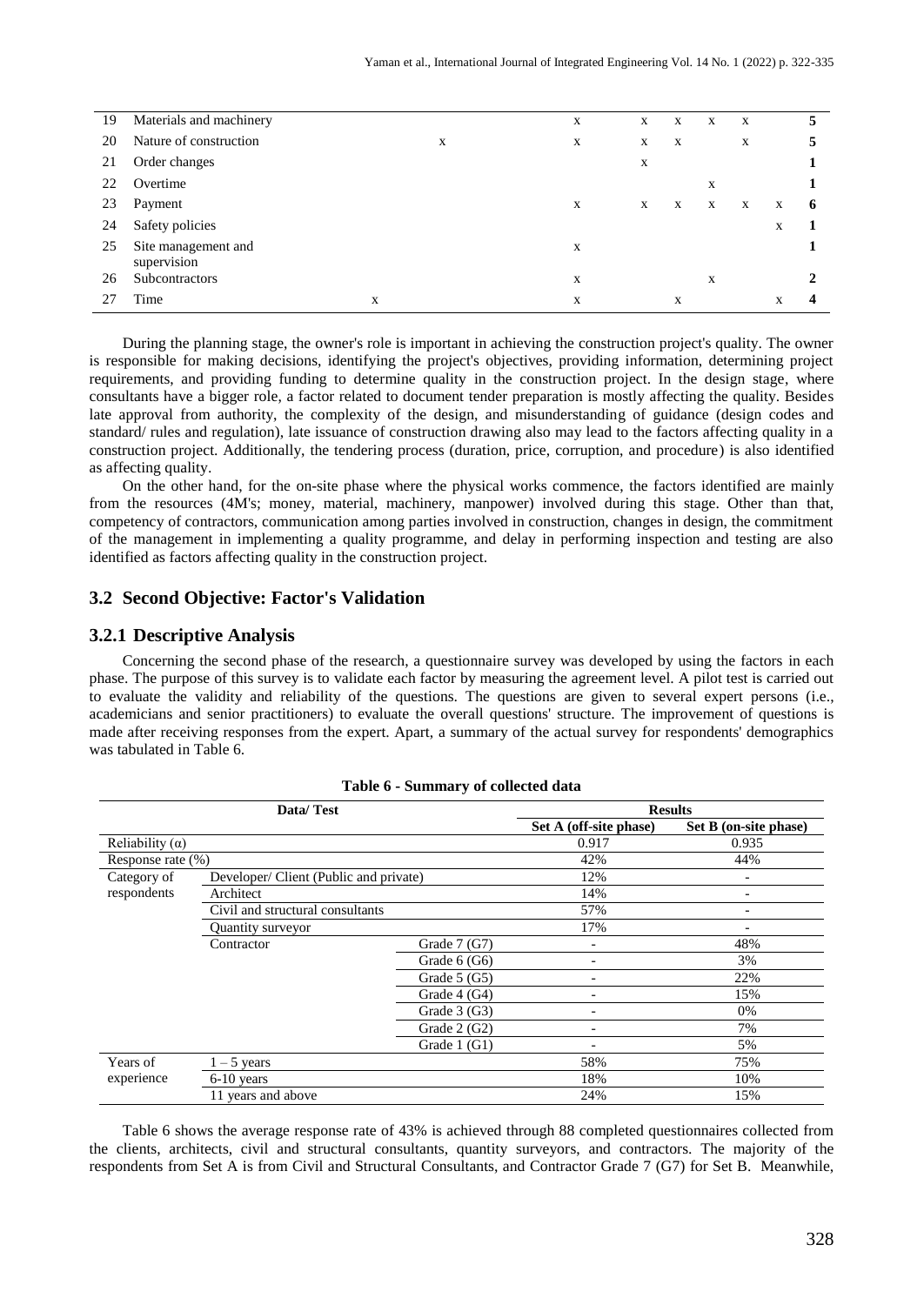most of the respondents have 1 to 5 years' experiences. Afterwards, the data's reliability has been checked using Cronbach's Coefficient Alpha (α). The value shows internal reliability is maintained for the intended purpose.

Descriptive analysis for all items is carried out separately for each phase and shown in Table 7 to Table 10*.* In general, the median for all factors was within the range of 4.00 (agree) to 5.00 (strongly agree). Meanwhile, the mean value for factors in all phases recorded a value between 3.00 (somewhat agree) and 5.00 (strongly agree).

| Table 7 - Mean and median for factors in planning phase |             |               |      |  |  |  |  |  |  |
|---------------------------------------------------------|-------------|---------------|------|--|--|--|--|--|--|
| Factor                                                  | <b>Mean</b> | <b>Median</b> | Rank |  |  |  |  |  |  |
| Teamwork                                                | 4.38        | 4.50          |      |  |  |  |  |  |  |
| Cash flow project                                       | 4.20        | 4.00          | 2    |  |  |  |  |  |  |
| Planning                                                | 4.04        | 4.00          | 3    |  |  |  |  |  |  |
| Decision-making process                                 | 4.02        | 4.00          | 4    |  |  |  |  |  |  |
| Client requirements                                     | 3.96        | 4.00          | 5    |  |  |  |  |  |  |
| Project funding                                         | 3.92        | 4.00          | 6    |  |  |  |  |  |  |
| Owner decisions                                         | 3.92        | 4.00          | 7    |  |  |  |  |  |  |
| Owner/client competency                                 | 3.92        | 4.00          | 8    |  |  |  |  |  |  |
| Price fluctuation                                       | 3.90        | 4.00          | 9    |  |  |  |  |  |  |
| Information                                             | 3.82        | 4.00          | 10   |  |  |  |  |  |  |
| Attitude                                                | 3.78        | 4.00          | 11   |  |  |  |  |  |  |
| Research and development                                | 3.76        | 4.00          | 12   |  |  |  |  |  |  |
| Conflict of interest                                    | 3.74        | 4.00          | 13   |  |  |  |  |  |  |
| Short term objective                                    | 3.56        | 4.00          | 14   |  |  |  |  |  |  |

In the planning, design and tender stage, the respondents consist of client and consultants (architect, engineer and quantity surveyor). Each party have different responsibilities in the construction project. In the planning stage, teamwork was ranked first by the respondent. It was followed by a cash flow project, planning and decision making, which has a mean value between 4.00 (agree) to 5.00 (strongly agree). The planning stage is crucial in construction project management as all matter related to a construction project is determined during the planning stage such as scope determination, team selection, cost determination, and duration of the project. Thus, it makes teamwork, cash flow project, planning, and decision-making higher ranking (mean value between 4.00 to 5.00) for factor affecting quality in the planning stage.

| Factor                            | <b>Mean</b> | <b>Median</b> | Rank |
|-----------------------------------|-------------|---------------|------|
| Cash flow project                 | 4.66        | 4.00          |      |
| Teamwork                          | 4.32        | 4.00          | 2    |
| Authority approval                | 4.28        | 4.00          | 3    |
| Design error                      | 4.22        | 4.00          | 4    |
| Construction costs control        | 4.18        | 4.00          | 5    |
| Drawing and specifications        | 4.16        | 4.00          | 6    |
| Design complexity                 | 4.08        | 4.00          |      |
| Estimation in design              | 4.08        | 4.00          | 8    |
| Rules and regulations             | 4.04        | 4.00          | 9    |
| Quality/design codes and standard | 3.96        | 4.00          | 10   |
| Stakeholder role                  | 3.92        | 4.00          | 11   |
| Attitude                          | 3.60        | 4.00          | 12   |

**Table 8 - Mean and median for factors in design phase**

During the design stage, the role of consultants is more significant compared to the client. In the design stage, the final design is prepared for document tender preparation. Therefore, respondents agreed that cash flow project, teamwork, authority approval, design error, construction cost control, drawing and specifications, design complexity, estimation in design, rules, and regulation are the leading factors (mean value 4.00 to 5.00) in the design stage. While factors with a mean value of 3.00 (somewhat agree) to 4.00 (agree) are quality/ design and codes standard, stakeholder role and attitude.

Meanwhile, in the tender stage, eleven (11) factors are classified into the range of mean 4.00 (agree) to 5.00 (strongly agree). The factors are corruption, contract price, contract duration, tendering procedure, cash flow project, teamwork, communication, contractor appointment, project information and specifications and owner decision. The respondent agrees corruption is the leading factors affecting quality in the construction project. It is related to the activities involved in the tender stage, such as completing the tender document, call for tender, tender evaluation and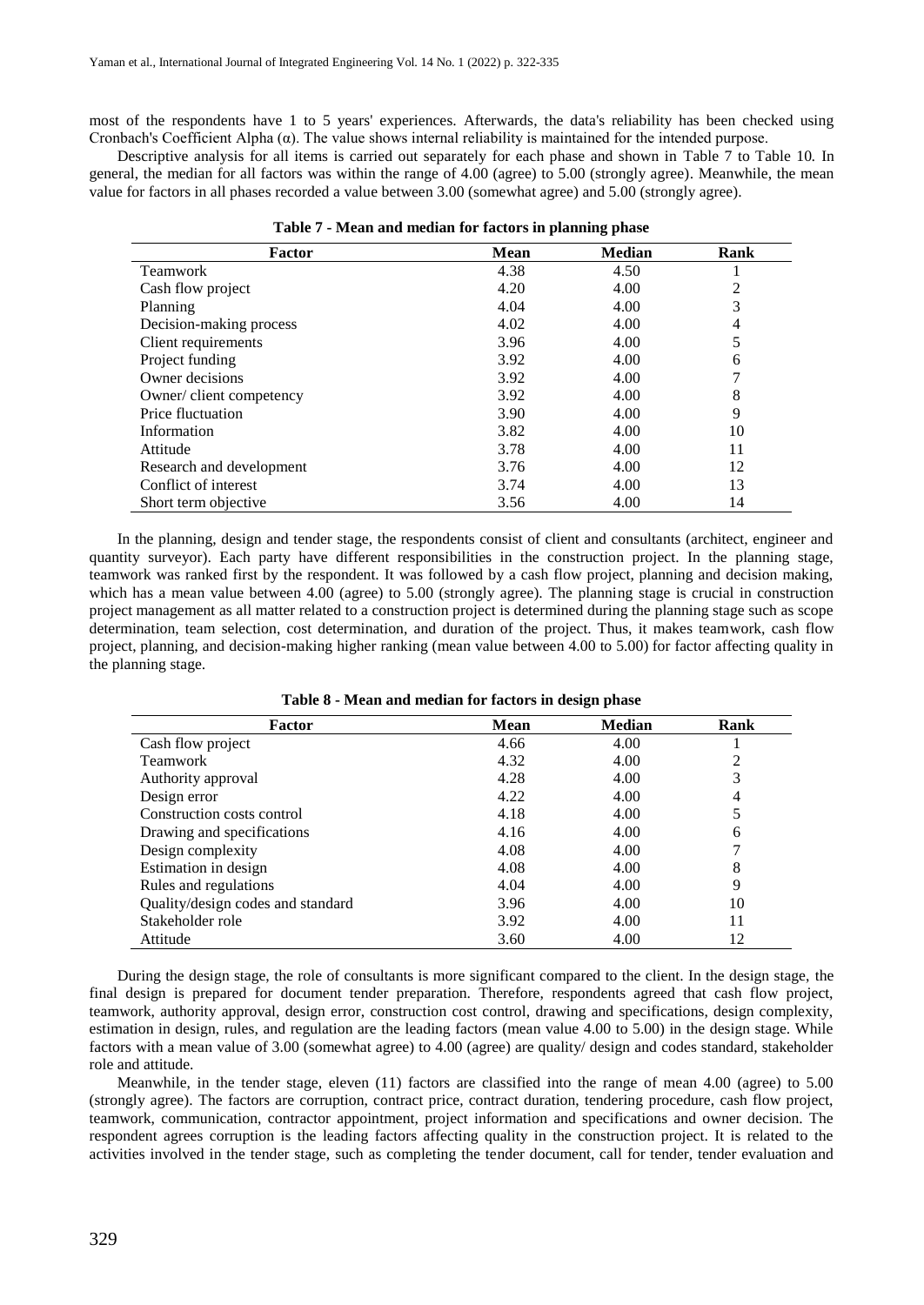especially during contractor's selection. Corruption during the tender stage will lead to the selection of incompetent contractor which causes poor quality during the construction.

| Factor                                 | <b>Mean</b> | <b>Median</b> | Rank |
|----------------------------------------|-------------|---------------|------|
| Corruption                             | 4.32        | 4.00          |      |
| Contract price                         | 4.18        | 4.00          | 2    |
| Contract duration                      | 4.12        | 4.00          | 3    |
| Tendering procedures                   | 4.12        | 4.00          | 4    |
| Cash flow project                      | 4.10        | 4.00          | 5    |
| Teamwork                               | 4.08        | 4.00          | 6    |
| Communication                          | 4.08        | 4.00          | 7    |
| Contractor appointment                 | 4.08        | 4.00          | 8    |
| Contract document                      | 4.06        | 4.00          | 9    |
| Project information and specifications | 4.02        | 4.00          | 10   |
| Owners decisions                       | 4.00        | 4.00          | 11   |
| Price fluctuation                      | 3.98        | 4.00          | 12   |
| Decision-making process                | 3.94        | 4.00          | 13   |
| Attitude                               | 3.68        | 4.00          | 14   |

**Table 9 - Mean and median for factors in tender phase**

| Table 10 - Mean and median of factors in construction phase |  |
|-------------------------------------------------------------|--|
|-------------------------------------------------------------|--|

| Factor                             | <b>Mean</b> | <b>Median</b> | Rank           |
|------------------------------------|-------------|---------------|----------------|
| Labour productivity                | 4.15        | 4.00          | 1              |
| Contractor's progress              | 4.13        | 4.00          | $\overline{2}$ |
| Payment                            | 4.13        | 4.00          | 3              |
| Site management and supervision    | 4.10        | 4.00          | $\overline{4}$ |
| Labour skills                      | 4.03        | 4.00          | 5              |
| Communication                      | 4.00        | 4.00          | 6              |
| Construction equipment and methods | 4.00        | 4.00          | $\overline{7}$ |
| Construction process               | 4.00        | 4.00          | $\,8\,$        |
| Competency of contractor           | 3.98        | 4.00          | 9              |
| Labour competency                  | 3.98        | 4.00          | 10             |
| Design changes                     | 3.95        | 4.00          | 11             |
| Document contract specifications   | 3.95        | 4.00          | 12             |
| Labour adequacy                    | 3.95        | 4.00          | 13             |
| Contractor financial               | 3.93        | 4.00          | 14             |
| <b>Subcontractors</b>              | 3.93        | 4.00          | 15             |
| Management commitment              | 3.90        | 4.00          | 16             |
| Order changes                      | 3.90        | 4.00          | 17             |
| Materials and machinery            | 3.87        | 4.00          | 18             |
| Time                               | 3.87        | 4.00          | 19             |
| Material delivery                  | 3.85        | 4.00          | 20             |
| Cost                               | 3.83        | 4.00          | 21             |
| Material quality                   | 3.80        | 4.00          | 22             |
| Overtime                           | 3.73        | 4.00          | 23             |
| Machinery cost                     | 3.68        | 4.00          | 24             |
| Nature of construction             | 3.68        | 4.00          | 25             |
| Decision-making process            | 3.63        | 4.00          | 26             |
| Safety policies                    | 3.58        | 4.00          | 27             |

Factor affecting quality in the construction phase was validated by contractors. Eight (8) factors are in a range of 4.00 (agree) to 5.00 (strongly agree). The factors are labour productivity, contractor's progress, payment, site management and supervision, labour skills, communication, construction equipment and methods, and construction process. Meanwhile, the other nineteen (19) factors are in the range of 3.00 (somewhat agree) to 4.00 (agree).

As listed in Table 10, factors affecting quality in the construction phase are mostly related to resources at the site. Labour productivity, labour skills, labour competency, and labour adequacy are among the factors with high mean score since construction project is a labour-intensive industry. Payment and contractor's progress are interconnected as the contractor's progress depends on the client's payment. Both factors will also influence subcontractors' progress, material delivery, labour adequacy, and contractors finances. Additionally, the client and consultant's role by providing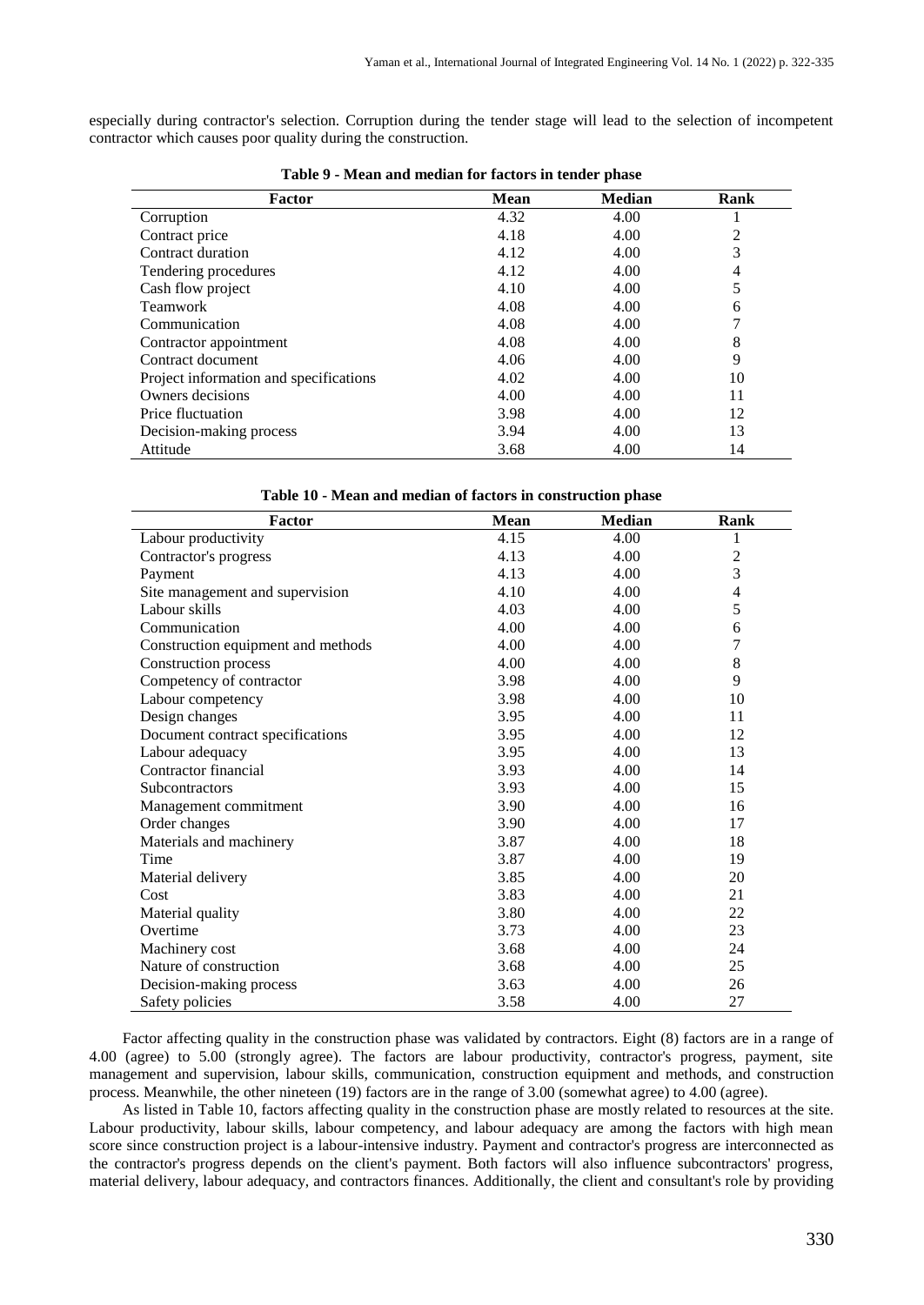complete document contract specifications and diminish the design change during construction will also affect the quality of construction.

Other than that, the respondents were open to suggest any other factors affecting quality other than listed. The suggestions are analysed separately for the off-site phase and on-site phase, as summarised in the following table (Table 11). Based on the suggestion, in the off-site phase, the respondent emphasised on roles of client and consultants. A design change is a common issue in the construction project. It affected the contractor during the construction phase and affected the consultants in the off-site phase. Other than that, a commitment of top management in implementing quality management plan in construction is crucial. It is proven that any successful programme starts with the commitment of top management. However, the political and economic situation is an external factor from CPLC that affecting quality in construction. For the on-site phase, it seems that knowledge and skills achieved from training and education are important factors in affecting quality. Besides, strict supervision requires to ensure quality, especially for sub-contractors work.

| <b>Off-site phase</b>                                                      | <b>On-site phase</b>                 |
|----------------------------------------------------------------------------|--------------------------------------|
| Last-minute changing of drawing by architect/client                        | Labours ethics                       |
| Designer (lack of experience, incompetence, lack of Training and education |                                      |
| knowledge)                                                                 |                                      |
| Commitment of management                                                   | Strict supervisions                  |
| The political and economic situation                                       | Site management skills and knowledge |
| Significance of project                                                    |                                      |

With the value factors listed in Table 7 to Table 10 are in a range of 3.00 (somewhat agree) to 5.00 (strongly agree) for mean and 4.00 (agree) to 5.00 (strongly agree) for the median, the author summarised that all factors gather during the document analysis in Phase 1 are deemed appropriate in their phase. From the suggestions, related knowledge and skills are observed as important factors for both phases. Next, to generalise the data from different categories of the respondent, the Kruskal-Wallis H test is applied in this paper.

## **3.2.2 Kruskal-Wallis H**

Since for both sets of the questionnaire has different categories of the respondent (Set A: developer/ client, architect, civil and structural consultant, and quantity surveyor) and (Set B: G7 to G1 contractor), a nonparametric test (Kruskal-Wallis H) is used to identify any difference between an independent variable and dependent variable [58]. In the paper, Kruskal-Wallis H is used to find any difference in the factors affecting quality towards the different category of respondent.

Through Kruskal-Wallis H, the difference between the control variable (i.e., category of respondent) and independent variable (factors of affecting quality) can be identified. To proceed with Kruskal-Wallis H test, the data need to comply with four (4) assumptions [58]:

- a) Assumption 1: Dependent variable evaluate as the ordinal or continuous level.
- b) Assumption 2: Independent variable consist of two or more categories.
- c) Assumption 3: Independence of observations (no relationship between the observations in each group or between the group).
- d) Assumption 4: Distributions of independent variables have the same shape (same variability).

Assumption 1 to Assumption 3, can be implemented by reviewing the data. However, for Assumption 4, the data can be checked using SPSS. The purpose of Assumption 4 is to interpret the results of Kruskal-Wallis H correctly either by using median or mean ranks. However, Assumption 4 also be developed after conducting the Kruskal-Wallis H test, precisely for the "reject the null hypothesis" item [59]. Therefore, the summary of hypotheses for Kruskal-Wallis H Test for this paper is shown in Table 12.

| Set A (off-site phase)              | Set B (on-site phase)                                                                                         |  |  |
|-------------------------------------|---------------------------------------------------------------------------------------------------------------|--|--|
| Significance value, $\alpha = 0.05$ |                                                                                                               |  |  |
|                                     | $H_0$ : there is no difference of agreement for factor $H_0$ : there is no difference of agreement for factor |  |  |
|                                     | affecting quality in the off-site phase towards the affecting quality in the on-site phase towards the        |  |  |
| different category of respondent    | different grade of contractor                                                                                 |  |  |
|                                     | $H_1$ : there is a difference of agreement on factor $H_1$ : there is a difference of agreement on factor     |  |  |
|                                     | affecting quality in the off-site phase towards the affecting quality in the on-site phase towards the        |  |  |
| different category of respondent    | different grade of contractor                                                                                 |  |  |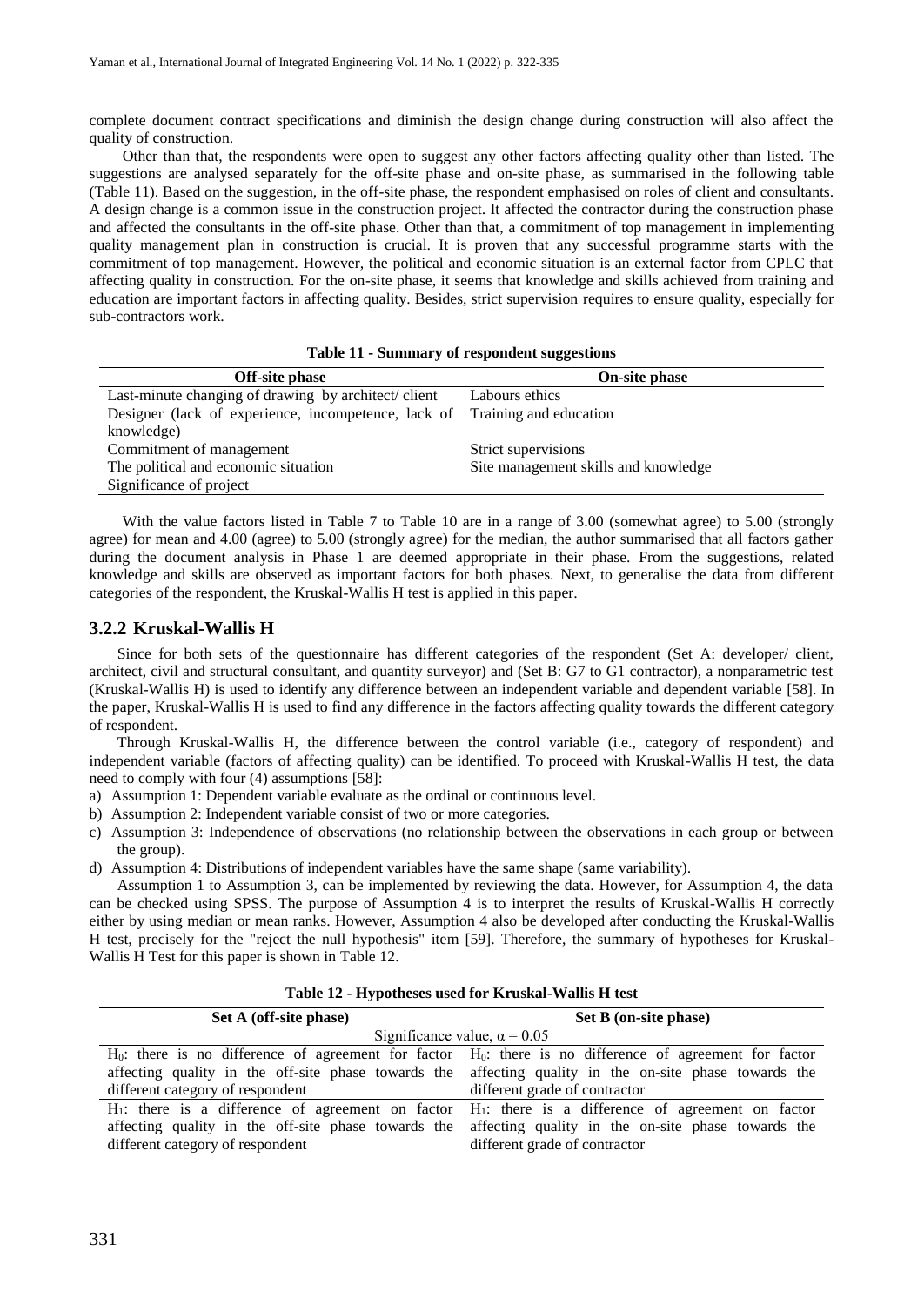| <b>Phase</b> | <b>Null Hypothesis</b>                                                                                                         | Sig.  | <b>Decision</b>             |
|--------------|--------------------------------------------------------------------------------------------------------------------------------|-------|-----------------------------|
| Planning     | The distribution of planning is the same across<br>categories of the respondent.                                               | 0.048 | Reject the null hypothesis. |
|              | The distribution of <b>conflict of interest</b> is the same<br>across categories of the respondent.                            | 0.047 | Reject the null hypothesis. |
|              | The distribution of <b>teamwork</b> is the same across<br>categories of the respondent.                                        | 0.038 | Reject the null hypothesis. |
| Design       | The distribution of quality/ design codes and<br>standard is the same across categories of the<br>respondent.                  | 0.041 | Reject the null hypothesis. |
| Tender       | The distribution of price fluctuation is the same<br>across categories of the respondent.                                      | 0.031 | Reject the null hypothesis. |
|              | The distribution of the cash flow project is the same<br>across categories of the respondent.                                  | 0.026 | Reject the null hypothesis. |
|              | distribution of <b>project</b> information<br>The<br>and<br>specifications is the same across categories of the<br>respondent. | 0.021 | Reject the null hypothesis. |

**Table 13 - Result of Kruskal-Wallis H test (shows the rejected item only)**

The Kruskal-Wallis H test for Set B (on-site factor) does not show any rejected item. It concludes that there is no difference in agreement for factor affecting quality in the on-site phase across different contractors' grades. However, for factor affecting quality in off-site phase as reported in Table 13, seven (7) out of 40 factors has significant values of less than 0.05. There are three (3) factors from the planning phase, one (1) factor in the design phase, and three (3) factors in the tender phase. Therefore, a proposed null hypothesis of there is no difference in terms of factor's agreement within the off-site phase across multiple respondent categories was rejected. In short, it was evident that significant variability of responses was recorded. The reason for this phenomena may be due to different perspectives on quality in construction, which comparable to the findings from D. Arditi and H. M. Gunaydin [31]. Nevertheless, these items were currently being maintained in the paper for subsequent exploration through other means of validation initiative.

## **4. Conclusion**

Generally, Objective 1 (to identify factors affecting quality in CPLC) and Objective 2 (to validate the factors affecting quality in CPLC) are successfully achieved through the literature analysis and questionnaire survey. As the factors affecting quality in CPLC is essential in the paper, the perspective of construction project characteristics and boundary of phases in CPLC for the screening processes are deemed paramount. Given the previous research are generally identified the generic factors, the understanding of the activities of each phase is crucial for clustering the factors into its suitable phase. Therefore, Table 2 to Table 5 listed the factors affecting quality in CPLC from the literature analysis by employing the MLT techniques. Although CPLC is divided into the off-site phase (planning, design, and tender) and on-site phase, the factors generated in the off-site phase are basically interrelated. It is seen to focus on the people and processes involved, where several factors reappeared, such as attitude, project's cash flow, stakeholder's role, and teamwork.

Correspondingly, Table 7 to Table 10 shows the result from the validation process derived from the result of the questionnaire survey. The factors obtained from the first phase were validated to be suitable in each specified phase. In the Kruskal-Wallis H test, seven (7) factors are identified to have a different agreement within the different categories of the respondent. Thus, further analysis is required, using median test and box plot, to allocate the location of differences among group of respondent [58].

To sum up, the paper's findings have fulfilled the gap by publishing the list of factors affecting quality in CPLC. With the results obtained, the findings are valuable as a basis for subsequent research undertaking, e.g. focusing on the micro perspective of quality within each phase and parties involved in the construction project. Towards the end, each party involved in the construction project could evaluate the needs and role of providing a better service to achieve high quality in the construction project.

Mainly, a construction project successful is the responsibility of each party involved. In addition, the need of creating a quality culture among all party involved in construction is crucial. As a client, the scope must be clearly defined, and funding for the project must determine before the project even started. Consultants should improve team working and communication to ensure the document preparation went smoothly. Building Information Modelling (BIM) possibly improves the documentation process, delivers results more efficiently, and indirectly improves quality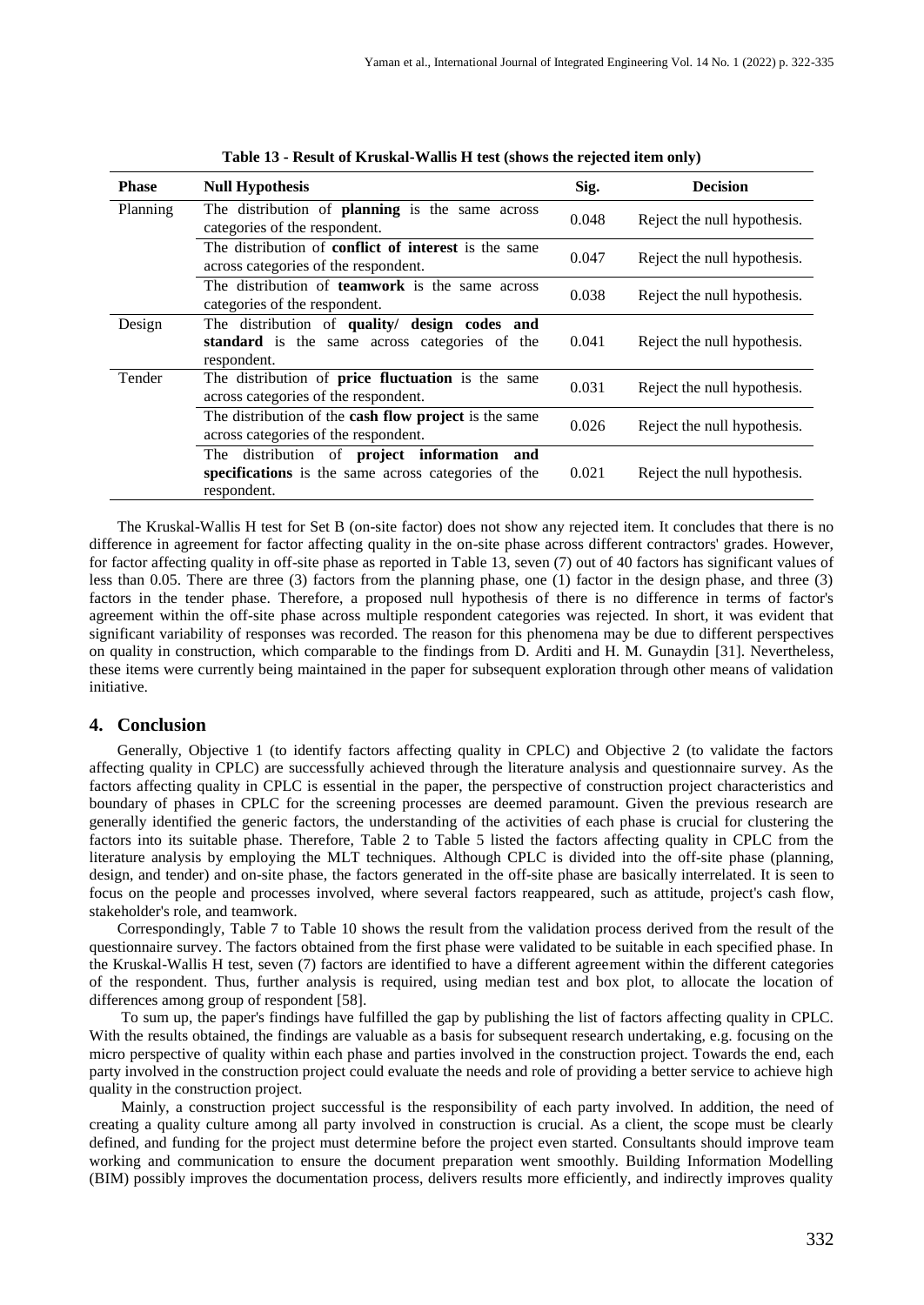in construction. Lastly, the contractor as a responsible party in implementing the construction project should improve the basic knowledge in the construction process by providing training and education. It is important to the labour and management people in the construction project, especially the site engineer and construction manager, responsible for managing the work in the construction site. Quality is not the responsibility of one person but all personnel involved in the construction project.

## **Acknowledgement**

The activity presented in this paper is part of the research Grant TIER 1, H862, Universiti Tun Hussein Onn Malaysia.

## **References**

- [1] Chartered Quality Institute (2020). What is quality? http://www.quality.org/
- [2] Project Management Institute (2016) Construction Extension to the PMBOK Guide, 2nd Edition. Project Management Institute, Inc. pp. 73-79.
- [3] L. S. Pheng and L. S. Hou (2019). Construction Quality and the Economy. Springer Nature Singapore Pte. Ltd.
- [4] Department of Statistics Malaysia (2000) Malaysia Standard Industrial Classification 2000. Kuala Lumpur, pp. 13-21.
- [5] Construction Industry Development Board (CIDB) Malaysia (2019). Pendaftaran Personnel. http://www.cidb.gov.my/index.php/my/media/data-terbuka.
- [6] F. C. Chia, M. Skitmore, G. Runeson, and A. Bridge (2014) Economic development and construction productivity in Malaysia. Construction Management and Economics, 32(9), 874–887. https://doi.org/10.1080/01446193. 2014.938086
- [7] R. A. Khan, M. S. Liew, and Z. Ghazali (2014) Malaysian Construction Sector and Malaysia Vision 2020: Developed Nation Status. Procedia - Social and Behavioral Sciences, Elsevier, 109, 507–513.
- [8] Malaysia Productivity Corporation (MPC) (2016) Recommendation Report: Reducing Unnecessary Regulatory Burdens on Business: Construction. Kuala Lumpur, Malaysia.
- [9] A. H. Al-Momani (2000) Examining Service Quality Within Construction Processes. Technovation, 20(11). DOI:10.1016/S0166-4972(00)00002-X
- [10] F. T. Edum-Fotwe and R. McCaffer (2000) Developing Project Management Competency: Perspectives From the Construction Industry. International Journal of Project Management, 18(2) 111–124. https://doi.org/10.1016/ S0263-7863(98)90075-8
- [11] H. Mohammad, P. Hassan, and S. K. Yaman (2018) Construction Handbook Series: Project Management, Construction Management and Site Management, 1st Edition. Penerbit UTHM.
- [12] Construction Industry Development Board (CIDB) Malaysia (2015) Construction Industry Transformation Programme 2016-2020. Kuala Lumpur, Malaysia.
- [13] N. A. I. Janipha and F. Ismail (2013) Conceptualisation of Quality Issues in Malaysian Construction Environment. Procedia - Social and Behavioral Science, 101, 53–61. https://doi.org/10.1016/j.sbspro.2013.07.178
- [14] N. A. Jatarona, A. Md Yusof, S. Ismail, and C. S. Chai (2016) Public construction projects performance in Malaysia. Journal of Southeast Asian Research, 2016(2016), 1–7, DOI:10.5171/2016.940838.
- [15] L. Le-Hoai, Y. D. Lee, and J. Y. Lee (2008) Delay and Cost Overruns in Vietnam Large Construction Projects: A Comparison with Other Selected Countries. KSCE Journal of Civil Engineering, 12(6), 367–377, https://doi.org/10.1007/s12205-008-0367-7.
- [16] D. G. Proverbs, G. G. Holt, and H. Y. Cheok (2000) Construction industry problems: the views of U.K. Construction Directors. 16th Annual ARCOM Conference, 1, 73–81.
- [17] National Audit Department of Malaysia (2018). Auditor General's Report 2017 Series 1. Kuala Lumpur.
- [18] National Audit Department of Malaysia (2016). Auditor General's Report 2016. Kuala Lumpur.
- [19] National Audit Department of Malaysia (2017). Auditor General's Report 2016 Series 1. Kuala Lumpur.
- [20] R. Abdul Razak (2011) Quality Management in Construction Projects. Taylor & Francis Group.
- [21] A. V. Feigenbaum (1991) Total Quality Control, 3rd Edition. McGraw-Hill.
- [22] J. M. Juran, A. B. Godfrey, R. E.Hoogstoel, and E. G. Schiling (1999) Juran's Quality Handbook, 5th Edition. McGraw-Hill.
- [23] R. M. Aole (2013) Quality Gurus: Philosophy and Teachings. International Journal of Research in Aeronautical and Mechanical Engineering, 1(8), 46–52.
- [24] Chartered Institute of Building (CIOB) (2019). Code of Quality Management. CIOB. United Kingdom.
- [25] Construction Industry Development Board (CIDB) Malaysia (2021). CIDB Construction Info https://www.cidb.gov.my/index.php/en/construction-info/quality/qlassic/what-quality-assessment-systemconstruction-qlassic.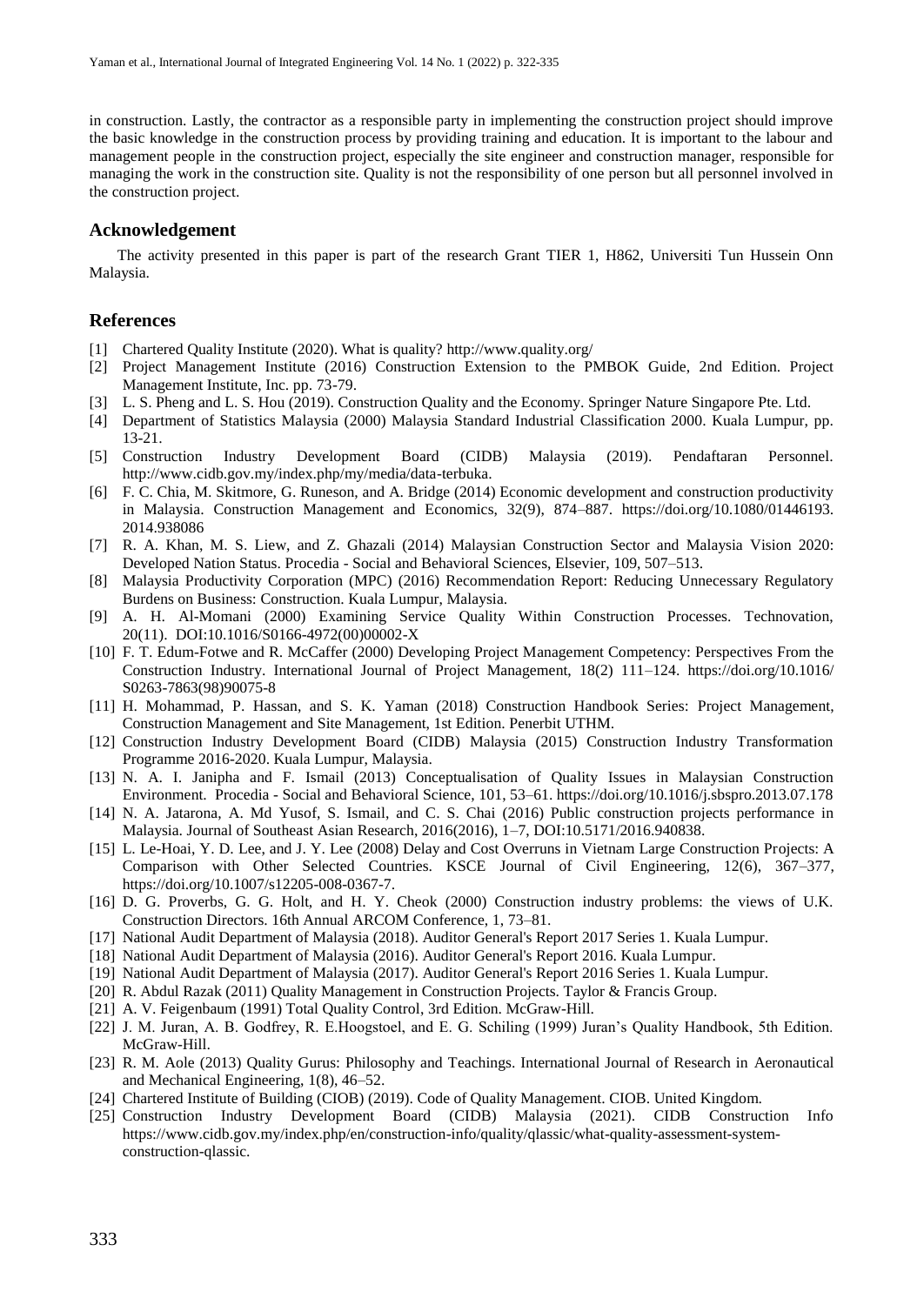- [26] D.Ashokkumar (2014). Study of Quality Management in Construction Industry. International Journal of Innovative Research in Science, Engineering and Technology, 3(1), 36–43.
- [27] N. Elassy (2015). The concepts of quality, quality assurance and quality enhancement. Quality Assurance in Education, 23(3), 250–261. https://doi.org/10.1108/QAE-11-2012-0046.
- [28] S. Kärnä (2004). Analysing Customer Satisfaction and Quality in Construction the Case of Public and Private Customers. Nordic Journal of Surveying and Real Estate Research, Special Series, 2(2004), 67–80.
- [29] Vijay, H.S., More, A.B., Ashok, M.T., Fattesinh, S.J., & Sudhakar, S.S. (2017). Defining Quality in Construction Industry. International Journal of Advance Research, Ideas and Innovations in Technology, 3.
- [30] E. R. Baker, M. J. Fisher, and W. Goethert. (2007). Basic Principles and Concepts for Achieving Quality. Software Engineering Institute. United States.
- [31] D. Arditi and H. M. Gunaydin (1997). Total Quality Management in the Construction Process. International Journal of Project Management, 15(4), 235–243. DOI:10.1016/S0263-7863(96)00076-2.
- [32] A. T. Kong and J. Gray (2012). Traditional Procurement is too Slow. Australasian Journal of Construction Economics and Building, 6(1), 51–62. DOI:10.5130/ajceb.v6i1.2968
- [33] H. L. Guo, H. Li, and M. Skitmore (2010). Life-Cycle Management of Construction Projects Based on Virtual Prototyping Technology. Journal of Management in Engineering, 26(1), 41–47. DOI:10.1061/(ASCE)0742-597X(2010)26:1(41)
- [34] G. I. Idoro (2012) The Influence of Project Documents on the Outcome of Construction Projects Procured By Traditional Contracts in Nigeria. Journal in Developing Countries, 17(1), 1–19.
- [35] I. Ismail, I. Abdul Rahman, and A. H. Memon (2013). Study of Factors Causing Time and Cost Overrun throughout Life Cycle of Construction Project. Proceedings of Malaysian Technical Universities Conference on Engineering & Technology (MUCET), 3–4.
- [36] G. D. Oberlender (2015). Project Management for Engineering and Construction: Third Edition. Mc Graw- Hill International.
- [37] R. Lundstrom and M. Johanson (2015). A Comparison of a Traditional and an Unconventional Construction Project Procurement Method. 31th IMP Conference, 1–24.
- [38] B. F. Lawrence (2003). The Management of Construction, 1st Edition. Butterworth-Heinemann.
- [39] S. M. Levy (2010). Construction Process Planning and Management. Elsevier. Oxford, United Kingdom.
- [40] J. W. Creswell and J. D. Creswell (2018). Research Design Qualitative, Quantitative, and Mixed Methods Approaches, Fifth Edition. SAGE Publications, Inc. All. United States of America.
- [41] A. H. Abdullah, S. K. Yaman, H. Mohammad, and F. Hassan (2018). Construction manager's technical competencies in Malaysian construction projects. Engineering, Construction and Architectural Management, 25(2), 153–177. DOI 10.1108/ECAM-07-2016-0176.
- [42] N. Kariya, Z. Yaakob, M. N. Mohammad Sairi, H. Mohammad, S. K. Yaman, and N. H. Abas (2016). Investigation of generic house components and their practical ways to be assessed by house buyers during defect liability period in Malaysia. IJE TRANSACTIONS A: Basics, 29(10). doi 10.5829/idosi.ije.2016.29.10a.00.
- [43] S. Tajul Ariffin, R. Yunus, H. Mohammad, and S. K. Yaman (2017). A Preliminary Review on Economies of Scale (EOS) Towards Industrialized Building System (IBS) Manufacturer. MATEC Web of Conferences, EDP Science, 103, 03008. https://doi.org/10.1051/matecconf/201710303008.
- [44] S. K. Yaman, A. H. Abdullah, H. Mohammad, and F. Hassan (2015). Technical Competency of Construction Manager in Malaysian Construction Industry. Applied Mechanics and Materials. Trans Tech Publications, 773– 774,1053–1059. doi:10.4028/www.scientific.net/AMM.773-774.1053.
- [45] A. S. Ali and K. Wen (2011). Building Defects: Possible Solution for Poor Construction Workmanship. Journal of Building Performance, 2(1), 59–69.
- [46] L. Jraisat, L. Jreisat, and C. Hattar (2016). Quality in construction management: an exploratory study. International Journal of Quality & Reliability Management, 33(7), 920-941, https://doi.org/10.1108/IJQRM-07- 2014-0099.
- [47] H. Mallawaarachchi and S. Senaratne (2015). Importance of Quality for Construction Project Success. 6th International Conference on Structural Engineering and Construction Management, 84–89, Kandy, Sri Lanka.
- [48] C. I. Anyanwu (2013). The Role of Building Construction Project Team Members In Building Projects Delivery. IOSR Journal of Business and Management, 14(1), 30–34.
- [49] H. Mohammad, F. Hassan, R. Abd. Rashid, and S. K. Yaman (2017). Dimensionality analysis of technical competency for Malaysian construction managers. Malaysian Construction Research Journal, 23(3), 27–42.
- [50] W. G. M. Hakami (2015). The Critical Factors of Project Life Cycle in Sudanese Construction Projects. International Journal of Engineering Sciences & Research Technology, 4(3), 518–532.
- [51] A. H. Khan, A. Imran, and M. Hussain (2019). Evaluation of Quality during Construction Projects: A Case Study of Pakistan. Mehran University Research Journal of Engineering & Technology, 38(1), 69–82. DOI: 10.22581/muet1982.1901.06.
- [52] G. A. Usman and R. Mohamad Zin (2017). Critical Factors Affecting Quality in Public Construction Projects in Borno State. Malaysian Journal of Civil Engineering, 29(1), 42-58.